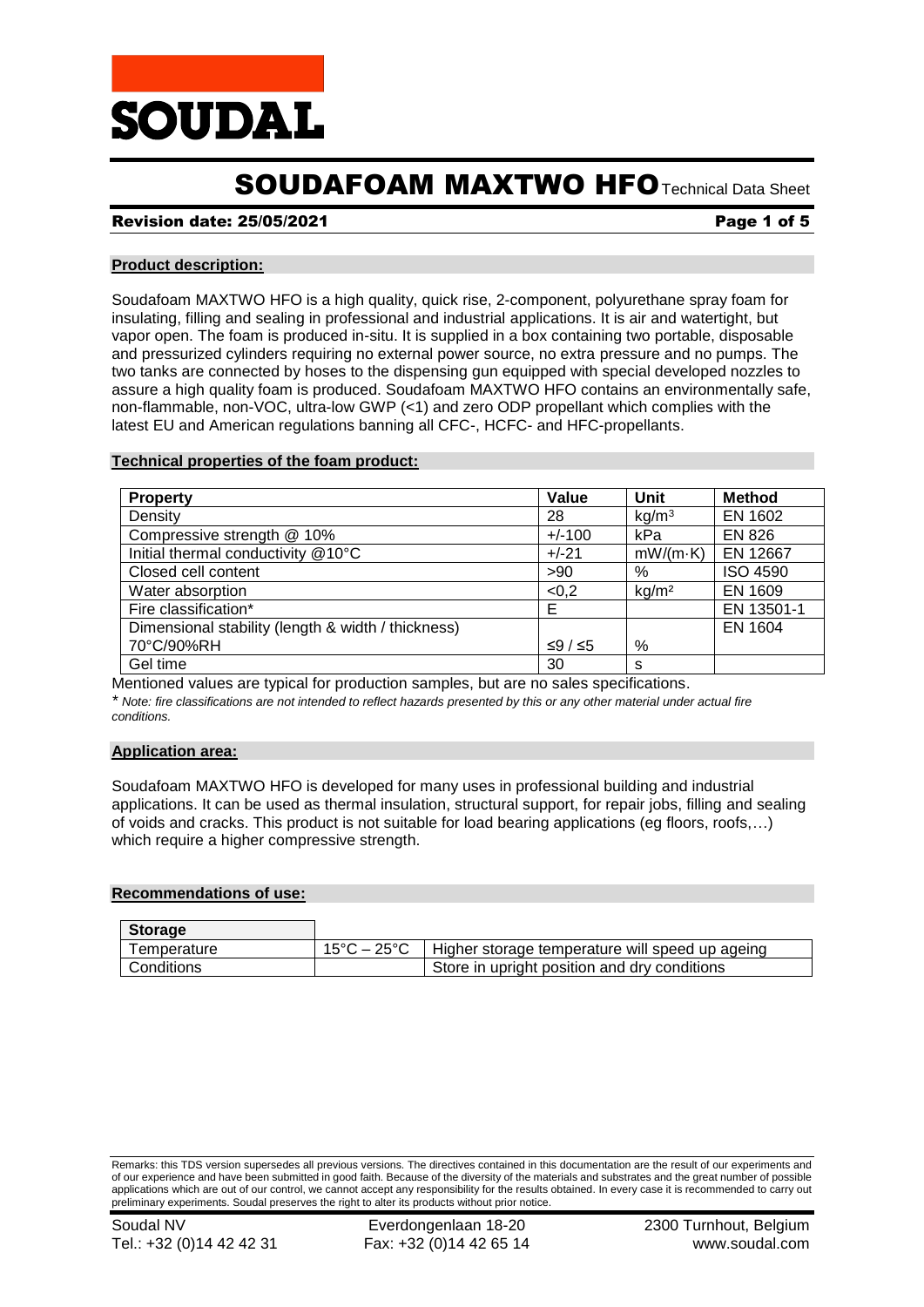

# SOUDAFOAM MAXTWO HFOTechnical Data Sheet

# **Revision date: 25/05/2021 Page 2 of 5**

| <b>Application</b>    |                                  |                                                                                                                                                                                                                                                                                                                                                                                                                                                                                                                                                                                                                  |
|-----------------------|----------------------------------|------------------------------------------------------------------------------------------------------------------------------------------------------------------------------------------------------------------------------------------------------------------------------------------------------------------------------------------------------------------------------------------------------------------------------------------------------------------------------------------------------------------------------------------------------------------------------------------------------------------|
| Ambient temperature   | $15^{\circ}$ C – 35 $^{\circ}$ C |                                                                                                                                                                                                                                                                                                                                                                                                                                                                                                                                                                                                                  |
| Substrate temperature | $15^{\circ}$ C – 35 $^{\circ}$ C | A too low or too high temperature can have a negative<br>effect on foam (adhesion)                                                                                                                                                                                                                                                                                                                                                                                                                                                                                                                               |
| Component temperature | $15^{\circ}$ C - 25 $^{\circ}$ C | Too high or too low temperatures can have a negative<br>influence on the mix ratio and foam quality                                                                                                                                                                                                                                                                                                                                                                                                                                                                                                              |
| Substrate conditions  | Dry and clean                    | Good adhesion on all surfaces (except for PE, PP and<br>PTFE). Materials such as oil, grease, dust, loose<br>debris, water and ice can affect adhesion. Substrates<br>like aluminium and steel might require treatment with a<br>primer or a coating. A damp surface can cause pin<br>holes, blisters, a high percentage of open cells, poor<br>mechanical strength, potential shrinkage and poor<br>adhesion. Due to the exothermic reaction, substrates<br>should be resistant to heat. When in doubt, the<br>adhesion and/or heat resistance should be checked on<br>the substrate or on a comparable sample. |

For more product info and detailed instructions: check Product and Application guide.

| <b>Best Practice</b>                |                                                                                                                                                                                                                                                                                                                                                                                                                                                                                                                                                                                                                                                                                                                                                                                                                                                                                                                                                                              |
|-------------------------------------|------------------------------------------------------------------------------------------------------------------------------------------------------------------------------------------------------------------------------------------------------------------------------------------------------------------------------------------------------------------------------------------------------------------------------------------------------------------------------------------------------------------------------------------------------------------------------------------------------------------------------------------------------------------------------------------------------------------------------------------------------------------------------------------------------------------------------------------------------------------------------------------------------------------------------------------------------------------------------|
| Preparing the system:               | Before use, shake both cylinders for approximately 20 seconds<br>٠<br>Apply an amount of gun lubricant to the inside of the<br>dispensing gun<br>Attach the end of the red hose to the ISO cylinder and the end<br>$\bullet$<br>of the blue hose to the polyol cylinder. Tighten securely with<br>the included wrench. The wrench is developed to deform if<br>excessive pressure is applied<br>Slowly open the valves of both cylinders until fully open and<br>$\bullet$<br>check for leaks and liquid flow inside hoses                                                                                                                                                                                                                                                                                                                                                                                                                                                   |
| Purging and checking the<br>system: | Purge the system for 5 seconds into a waste container by first<br>activating the red safety trigger and subsequently the main<br>black trigger completely. Both product flows should be equal in<br>volume to assure good foam quality<br>When both flows are visually equal in volume, clean the gun<br>$\bullet$<br>with Soudal Gun & Foam Cleaner and re-apply some gun<br>lubricant to the inside of the gun<br>Insert the anti-crossover nozzle into the front of the gun. Make<br>$\bullet$<br>sure the nozzle fits perfectly in the dispensing gun until a "click"<br>is audible<br>Before spraying it is advised to do some test shots in a waste<br>$\bullet$<br>container to check if foam quality is good and if color of<br>produced foam is homogeneous. A homogeneous foam color<br>indicates a good mix ratio<br>Before starting with the spray process it is advised to do some<br>test shots to get used to the spraying process if this is not the<br>case |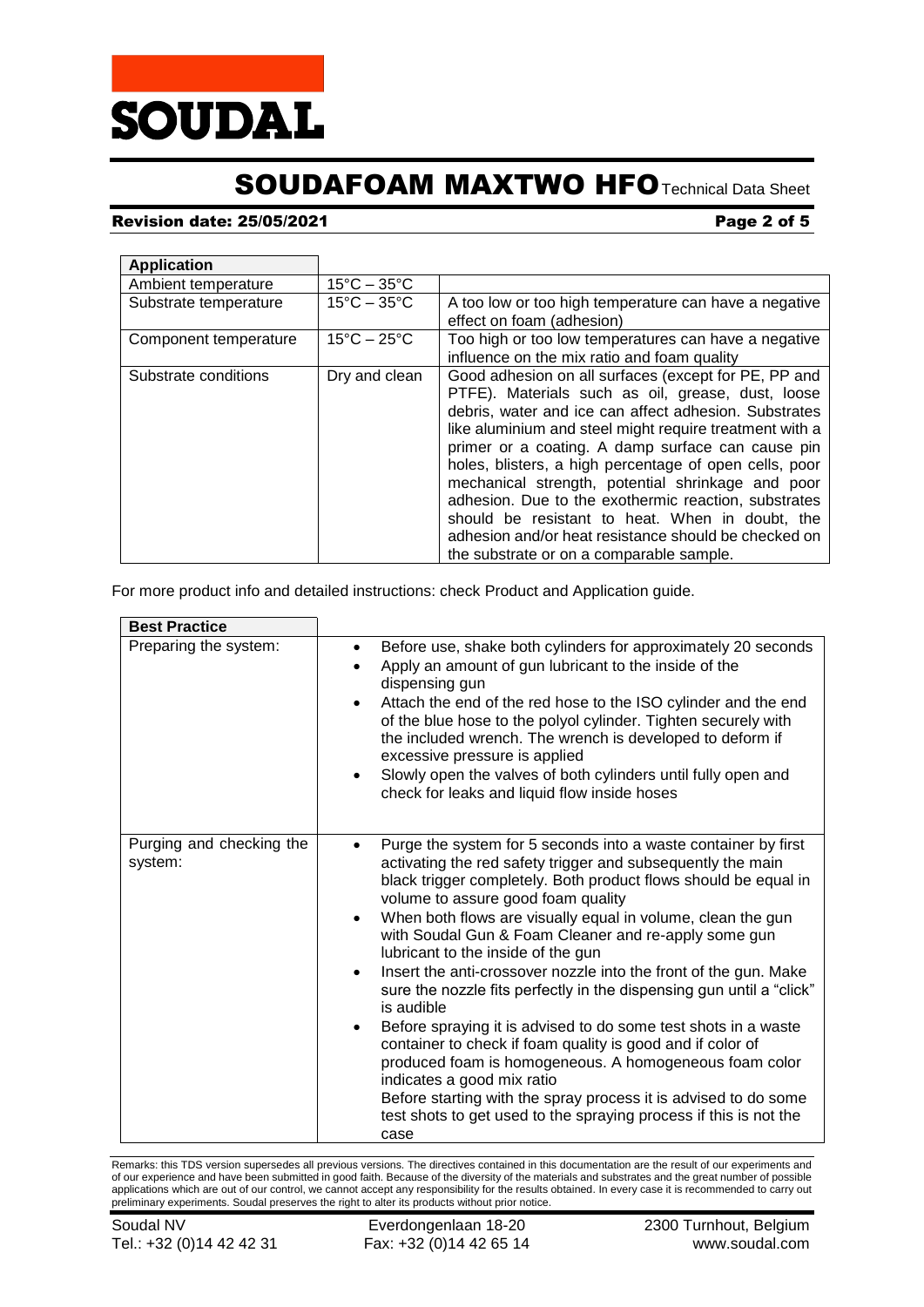

# SOUDAFOAM MAXTWO HFO Technical Data Sheet

## **Revision date: 25/05/2021 Page 3 of 5**

| Applying:                 | $\bullet$<br>$\bullet$<br>$\bullet$<br>$\bullet$<br>$\bullet$<br>$\bullet$<br>$\bullet$ | Check if the application conditions are conform the<br>prescriptions mentioned in Product properties<br>Hold the dispensing gun about 15-60 cm away from the<br>surface/space that has to be sprayed by pressing down the<br>trigger completely<br>Make sure the trigger is always pressed down completely while<br>spraying. A not completely opened trigger can result in bad<br>foam quality (off ratio foam)<br>Move the dispensing gun under controlled movement to cover<br>the desired surface/space with foam<br>Spray in foam layers of approx. 50 mm thickness. While<br>spraying the product an amount of heat is released because of<br>the exothermic nature of the chemical PU reaction. Make sure<br>that the substrate is not affected by this heat release. It is<br>advised to do a test shot to verify this<br>Replace nozzle when not been used for more than 20 seconds<br>(earlier at higher component temperatures as 20°C)<br>Check during spraying continuously if the foam is<br>homogeneous of color and if a rigid, hard foam is formed after<br>some minutes |  |
|---------------------------|-----------------------------------------------------------------------------------------|-------------------------------------------------------------------------------------------------------------------------------------------------------------------------------------------------------------------------------------------------------------------------------------------------------------------------------------------------------------------------------------------------------------------------------------------------------------------------------------------------------------------------------------------------------------------------------------------------------------------------------------------------------------------------------------------------------------------------------------------------------------------------------------------------------------------------------------------------------------------------------------------------------------------------------------------------------------------------------------------------------------------------------------------------------------------------------------------|--|
| Application interruption: | Empty<br>cylinder(s):                                                                   | When the cylinders are empty, 2 new tanks should<br>be connected. Make sure both cylinders are<br>completely empty for disposal (see manual):<br>Close the valves of both cylinders<br>Empty remaining liquid in hoses into a waste<br>container by activating the dispensing gun<br>trigger<br>Follow instructions mentioned in the disposal<br>part (see manual)<br>Clean both hose ends with Soudal Gun &<br>Foam Cleaner. Pay special attention for<br>cleaning of the ISO hose end. If not cleaned<br>properly blockages or leaks may occur<br>Connect the hoses to the new cylinders<br>$\bullet$<br>Remove nozzle and clean dispensing gun<br>with Soudal Gun & Foam Cleaner<br>Shake new cylinders thoroughly for 20<br>seconds<br>Open cylinder valves slowly and check for<br>٠<br>leaks<br>Purge system as mentioned before and<br>$\bullet$<br>visually check if both flows are equal in<br>volume                                                                                                                                                                            |  |
|                           |                                                                                         | Clean dispensing gun with Soudal Gun &<br>Foam Cleaner                                                                                                                                                                                                                                                                                                                                                                                                                                                                                                                                                                                                                                                                                                                                                                                                                                                                                                                                                                                                                                    |  |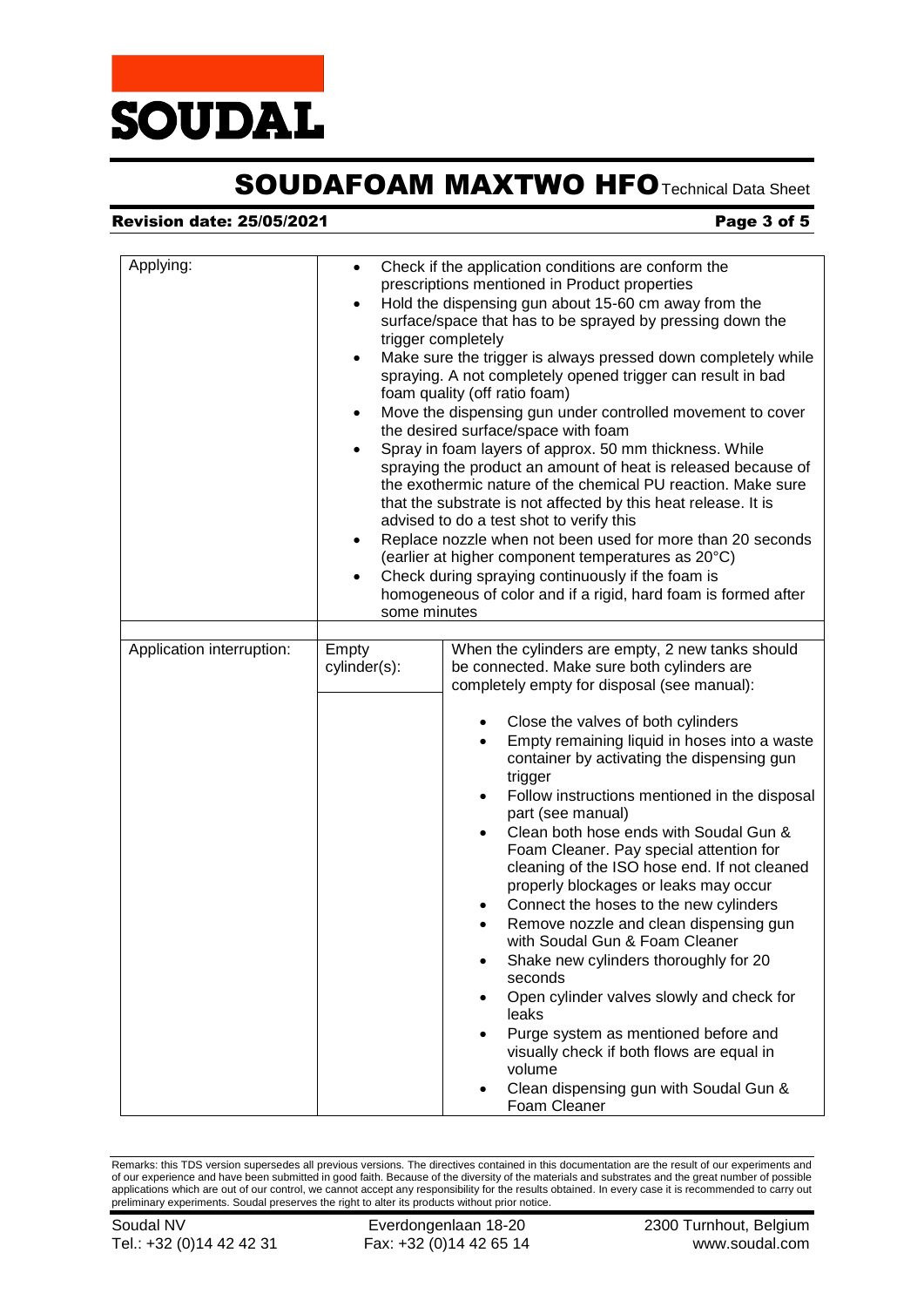

# SOUDAFOAM MAXTWO HFO Technical Data Sheet

## **Revision date: 25/05/2021 Page 4 of 5**

|                                                                                                  | Apply sufficient gun lubricant in gun and<br>$\bullet$<br>insert new nozzle<br>Spray process can be continued<br>٠                                                                                                                                                                                                                                                                                                                                                                                                                                                                                                                                                                                                                                                                                                                                                                                                                                                                                                                                                                                                                                                                                                     |
|--------------------------------------------------------------------------------------------------|------------------------------------------------------------------------------------------------------------------------------------------------------------------------------------------------------------------------------------------------------------------------------------------------------------------------------------------------------------------------------------------------------------------------------------------------------------------------------------------------------------------------------------------------------------------------------------------------------------------------------------------------------------------------------------------------------------------------------------------------------------------------------------------------------------------------------------------------------------------------------------------------------------------------------------------------------------------------------------------------------------------------------------------------------------------------------------------------------------------------------------------------------------------------------------------------------------------------|
| When cylinders<br>are not empty<br>and should be<br>stored for a<br>short period (1-<br>7 days): | Close both valves of the cylinders<br>Remove the nozzle and clean the gun with<br>Soudal Gun & Foam Cleaner<br>Apply sufficient gun lubricant to the inside of<br>the gun and reinsert the used nozzle<br>System can be stored according to storage<br>$\bullet$<br>conditions up to 1 week<br>If spray process has to be continued,<br>$\bullet$<br>remove nozzle, shake both canisters for 20<br>seconds and open valves of both cylinders<br>Follow "purging and checking the system"<br>$\bullet$<br>instructions before starting new spray job                                                                                                                                                                                                                                                                                                                                                                                                                                                                                                                                                                                                                                                                    |
| When cylinders<br>are not empty<br>and should be<br>stored for a<br>period longer<br>as 1 week:  | Close both valves of the cylinders<br>$\bullet$<br>Remove the nozzle and clean the gun with<br>$\bullet$<br>Soudal Gun & Foam Cleaner. Apply<br>sufficient gun lubricant to the inside of the<br>gun and reinsert the used nozzle<br>If the system has not been used for one<br>$\bullet$<br>week, it should be activated once a week<br>This is done by shaking both cylinders for 20<br>$\bullet$<br>seconds and opening the valves of both<br>cylinders completely<br>Remove nozzle and purge for few seconds<br>$\bullet$<br>in a waste container by pressing trigger<br>completely. This will rinse the hoses<br>It is advised to repeat this once a week as<br>$\bullet$<br>long as the system is not used<br>Clean the gun with Soudal Gun & Foam<br>$\bullet$<br>Cleaner<br>Apply sufficient gun lubricant in the<br>dispensing gun and reinsert the used nozzle<br>for storage<br>Close both valves of the cylinders<br>System can be stored according to storage<br>conditions<br>If the spray process has to be continued,<br>remove nozzle, shake both canisters for 20<br>seconds and open both cylinder valves<br>Follow "purging and checking the system"<br>instructions before starting new spray job |